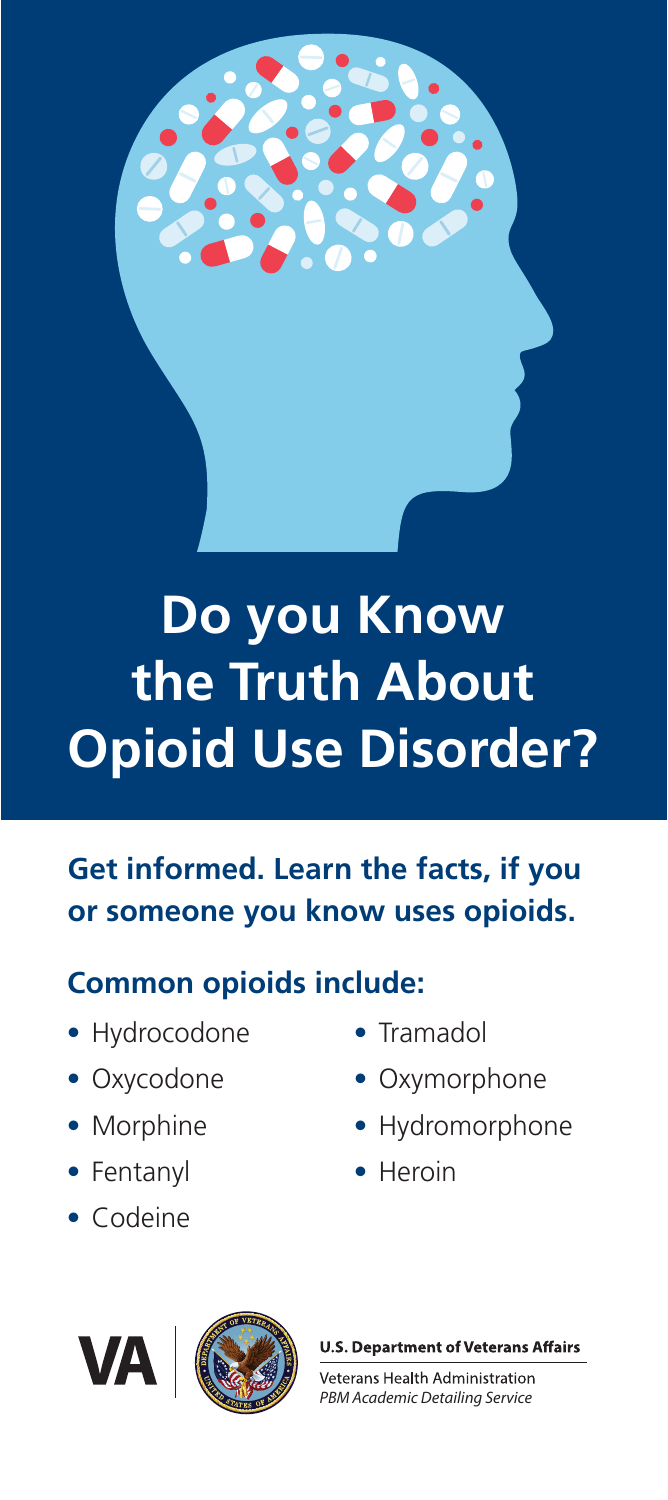# **Let's test what you know**

Please select either **TRUE** or **FALSE** to test what you know.

**1.** If opioids are taken for pain it is not possible to become dependent on them.



**2.** Heroin is the only opioid that can cause opioid use disorder.

```
 3 TRUE or 7 FALSE
```
**3.** Developing opioid use disorder is a choice.



**4.** The only effective treatment for opioid use disorder is stopping all opioid use.



**5.** People with opioid use disorder will never recover.

3 **TRUE or** 7 **FALSE**

Check your answers on the back panel.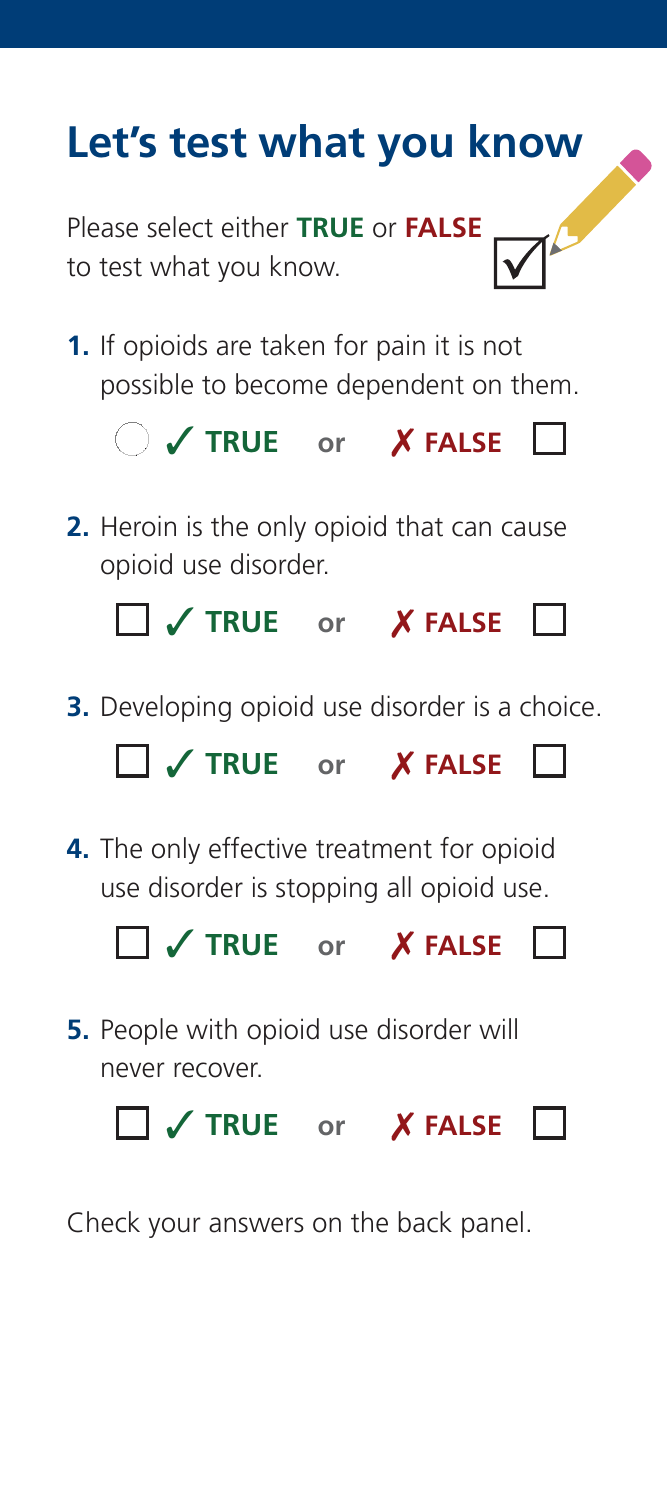# **What is opioid use disorder?**

Opioid use disorder **develops over time** and is not a choice or weakness.





It is a **brain disorder** that needs treatment, just like other diseases such as diabetes and high blood pressure.

### **Signs of possible opioid use disorder:**

- **Craving** or a strong urge to use opioids
- **Difficulty** with work, relationships, activities
- **Hard to control opioid use** even when it causes harm, such as after an overdose

Talk to your provider if you have concerns about you or a loved one. Ask your provider about treatment options.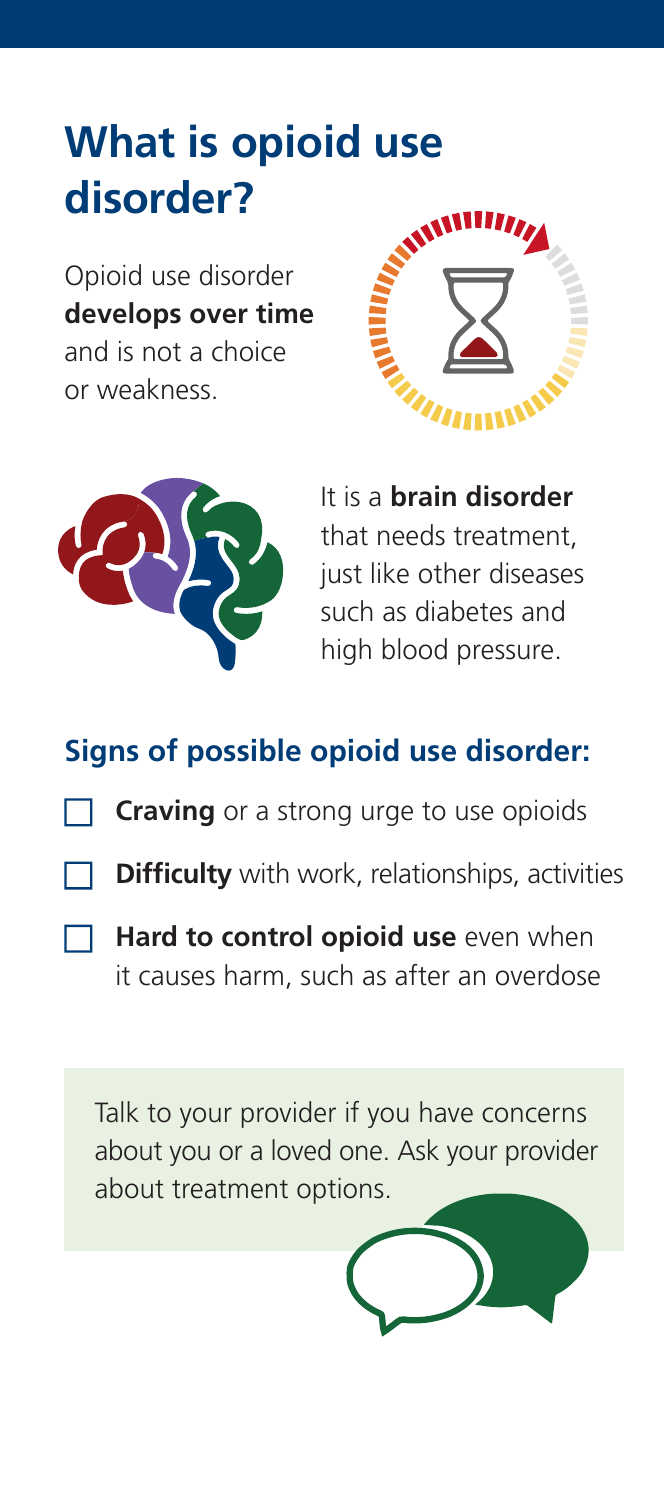# **Treatment works**

Ask your provider about using medication as part of your treatment plan.

### **Three different medications can treat opioid use disorder.**

- $\sqrt{\frac{3}{2}}$  Buprenorphine/naloxone (Suboxone®)
- $\sqrt{\phantom{a}}$  Methadone
- $\blacktriangledown$  Naltrexone injection (Vivitrol®)

#### **Behavioral support**

Taking medications is one part of your treatment. Attending mutual help groups or peer support

groups such as Narcotics Anonymous or SMART Recovery can help you engage in treatment and support your recovery.



### **Work with your provider to find the right treatment options for you.**

#### **Recovery is possible.**

**A return to opioid use (or relapse) does not mean treatment has failed.** Reach out to your VA provider to discuss possible changes to your treatment plan.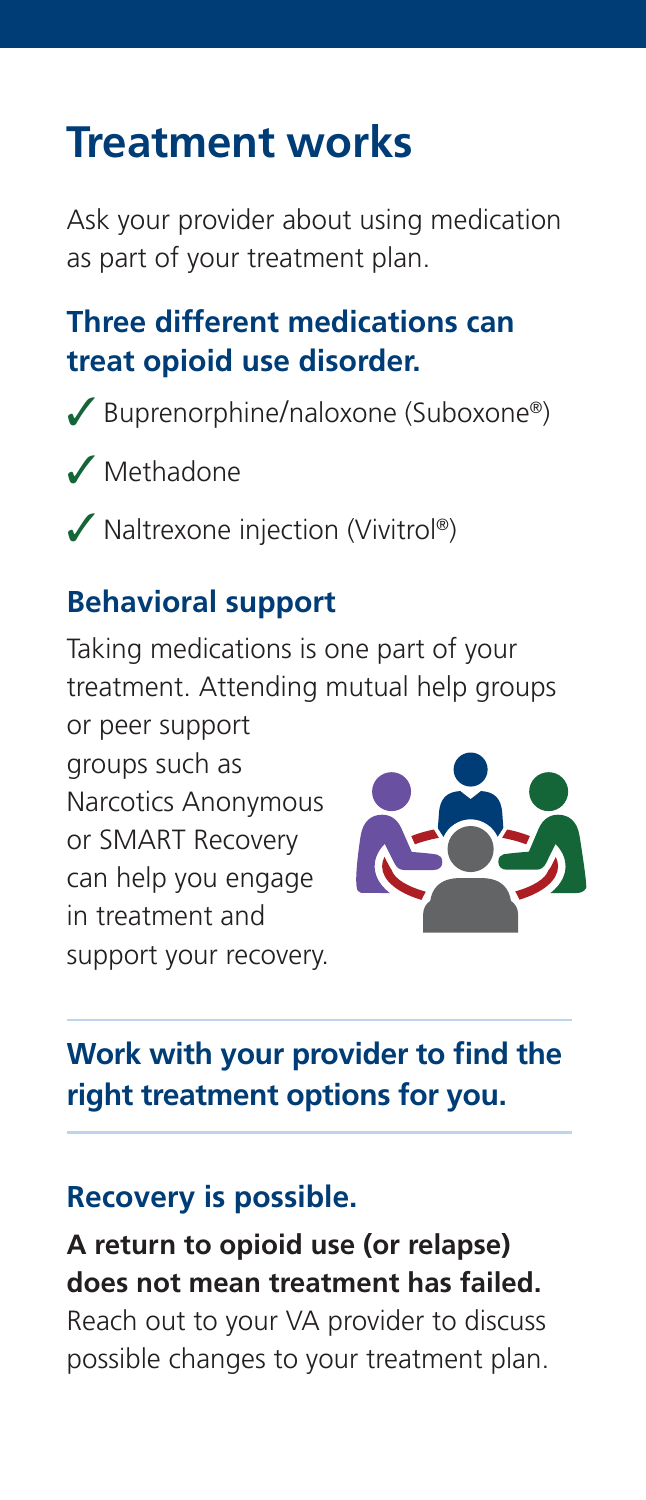# **Check your answers**

Here are answers to the quiz on the inside left of this brochure.

- **1. FALSE. Your body gets used to the opioids the longer you take them.** It does not matter if you are taking them for pain or for other reasons. You can get used to them even if your provider prescribes them.
- **2. FALSE. Any opioid can cause someone to develop opioid use disorder.**
- **3. FALSE. Opioid use disorder is not a choice.** It is a brain disease that needs treatment, just like other diseases such as diabetes or high blood pressure.
- **4. FALSE. Effective treatment is available.** For most patients, medication treatment is best. Medication helps patients engage in other forms of treatment such as peer-support groups and counseling.
- **5. FALSE. People with opioid use disorder can recover** and live full and productive lives.